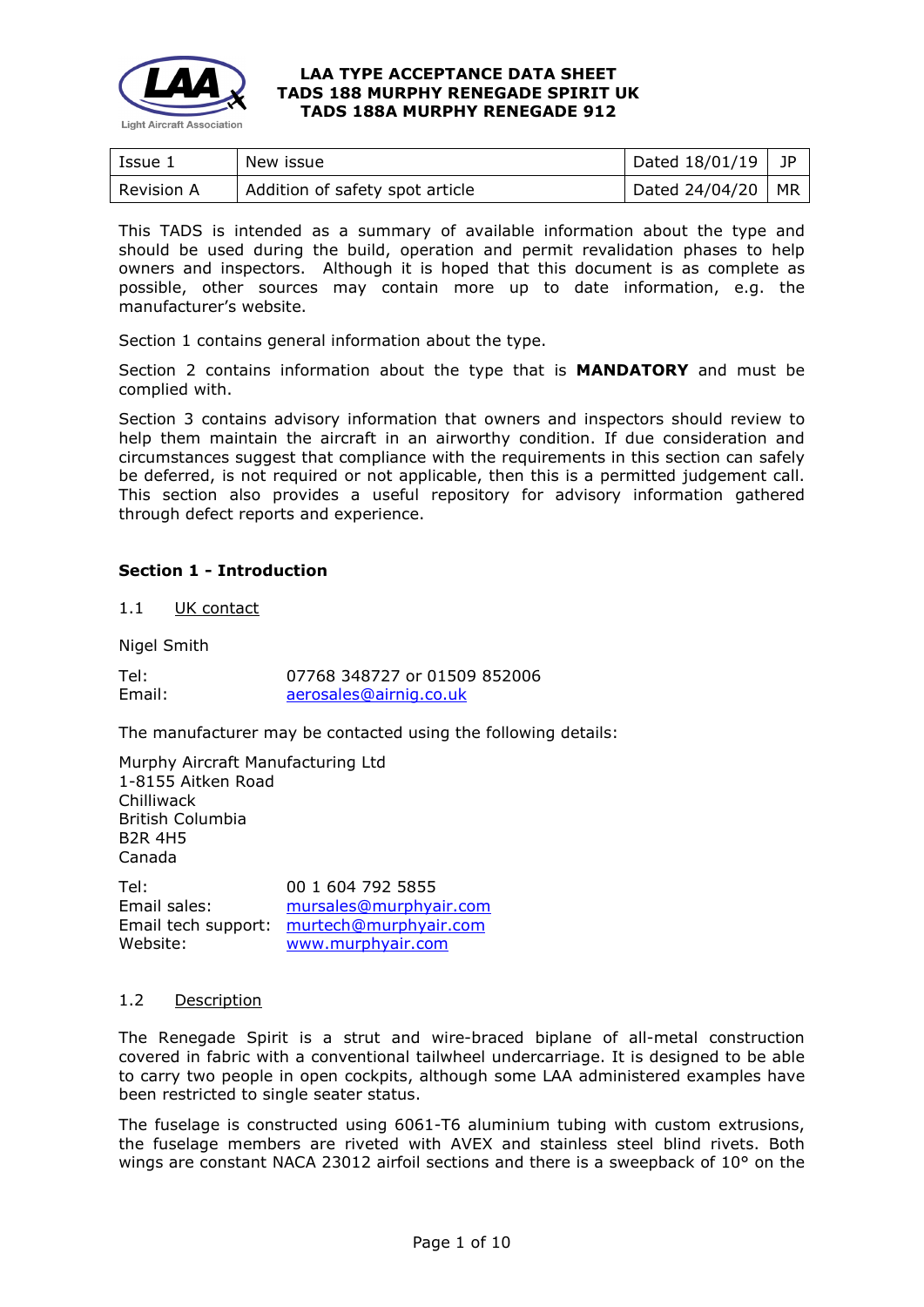

upper wing. The lower wing has a dihedral of 3°. The wing mainspars are constructed from rectangular section 3.5" x 1.5" extruded 6061-T6 aluminium tubing whilst the rear spars are of C section 2024-T3 aluminium alloy. Wing ribs are stamped from 2024-T3 aluminium. There is an 'N-type' cabane structure and 'I-type' interplane struts. Ailerons are mounted on all four wings and there are no flaps. The tail unit is a conventional wire braced design.

The ailerons and elevators are operated by push-rods, the rudder by cables. Fuel is carried in either one or two fuel tanks (depending on the model and approval classification), mounted in the upper wing. The undercarriage utilises external bungees in tension to provide springing for the main gear; the tailwheels is a steerable, fully castoring type. The mainwheel brakes can be operated from the rear cockpit only.

There has been a total of over 30 Renegade Spirits on the LAA administered fleet over the years, the majority being the Renegade Spirit UK version. The aircraft type is not cleared for aerobatics in the UK.

The standard engines for use in the Renegade Spirit UK are the Rotax 532 and 582 two stroke engines. Some have alternatively been fitted with a Jabiru 2200A four stroke engine. The Renegade Spirit 912 is a derivative of the Renegade Spirit powered by the 80hp Rotax 912 four stroke engine and the 100hp 912ULS engine has also been installed. The Renegade F30 is a two seat Hirth powered derivative of the Renegade Spirit microlight but is classed as an SEP under LAA administration.

Another option on LAA administered Renegade Spirit UK aircraft is the installation of the BMW R100 and RT1200 two cylinder four stroke motorcycle engine. The RT1200 is a development of the R100 utilising electronic fuel injection rather than carburettors. As with the R100 engine, with the RT1200 the empty weight of the aircraft is such that it is only eligible as a single seater. The aircraft is in the microlight category as a single seater with 390 kg maximum gross weight by virtue of the fact that it was cleared initially in this category as a single seater prior to the change in microlight definition which reduced the max gross weight for single seat microlights to 300 kg.

Various propellers are used across the LAA renegade Spirit fleet, including Arplast, Catto, GSC, Hercules, Lodge, Newton and Warp Drive. Note that the only propeller(s) approved for an individual aircraft are those listed on the individual aircraft's Operating Limitations document or in the PTL/1 (Propeller Type List) for the type.

The Renegade Spirit UK is classed as a microlight whereas the Renegade Spirit 912 is an SEP ('Group A') Aeroplane.

# **Section 2 – Mandatory information for owners, operators and inspectors**

## 2.1 Fast Build Kit 51% Compliance

The Renegade Spirit has only been cleared by the LAA as a slow-build kit which is supplied in the form of unassembled components. In this form it easily meets the 51% rule.

### 2.2 Build Manual

Supplied by Murphy Aircraft with the kit.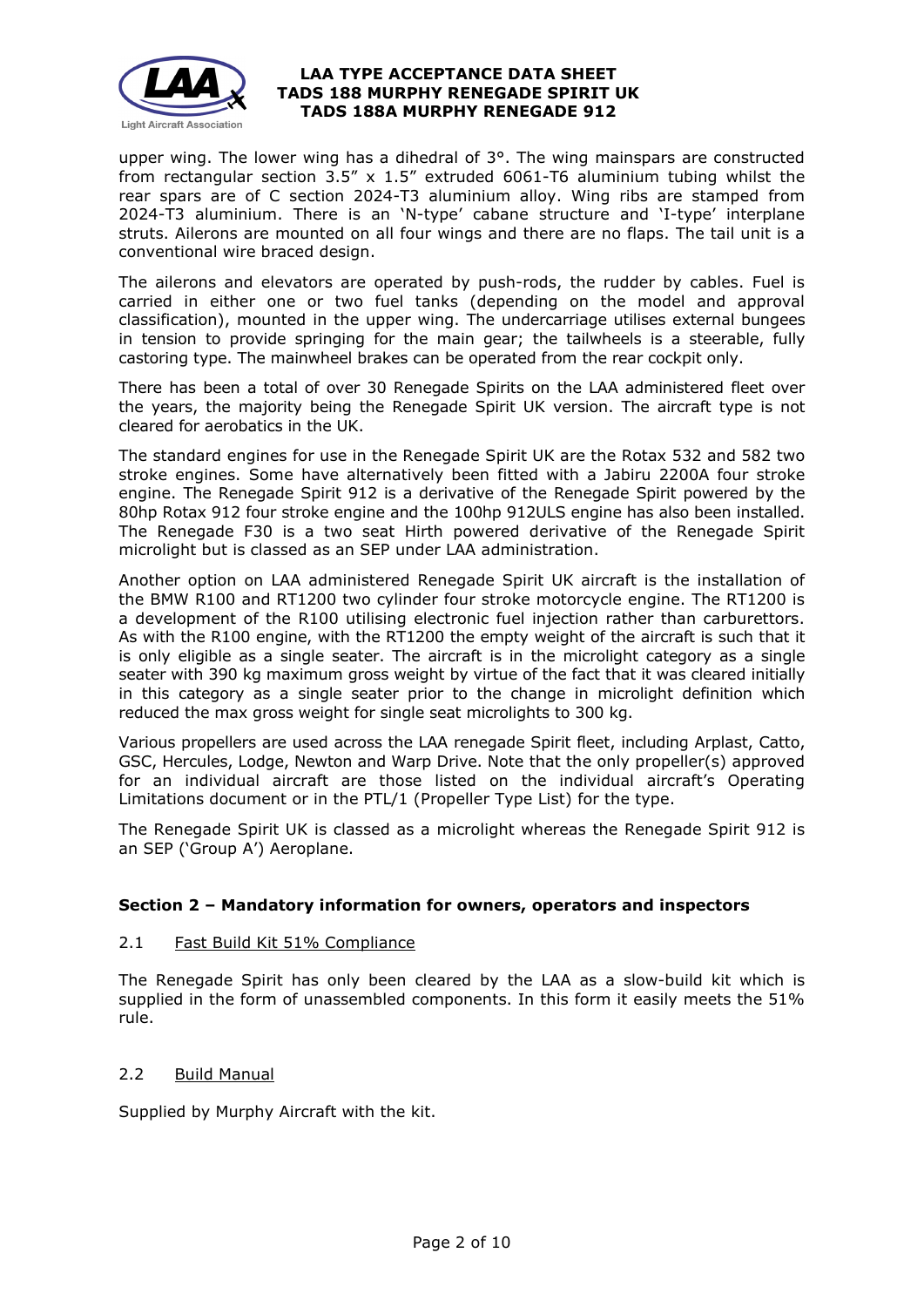

# 2.3 Build Inspections

Build inspection schedule 2 (metal aircraft).

Inspector approval codes A-A, A-M or M (Renegade Spirit UK only). Inspector signing off final inspection also requires 'first flight' endorsement.

## 2.4 Flight Manual

Contact Murphy Aircraft Manufacturing Ltd for availability.

# 2.5 Mandatory Permit Directives

None applicable specifically to this aircraft type.

Also check the LAA website for MPDs that are non-type specific [\(TL2.22\)](http://www.lightaircraftassociation.co.uk/engineering/TechnicalLeaflets/Operating%20An%20Aircraft/TL%202.22%20non-type%20specific%20MPDs.pdf).

# 2.6 LAA Required Modifications (including LAA issued AILs, SBs, etc)

| Reference                 | Date        | Description                              |
|---------------------------|-------------|------------------------------------------|
| MOD/188/001               | 24 Jan 2001 | Tail spring attachment cracks            |
| MOD/188/002               | 24 Jan 2001 | Engine mount cracks                      |
| MOD/188/003               | 26 Apr 2002 | Shoulder strap chafing                   |
| MOD/188/004               | 15 Sep 2005 | Inspection of wing components & placards |
| Airworthiness Info Letter | 24 Jan 2001 | MTWA increase explanatory letter         |

# 2.7 Additional engine operating limitations to be placarded or shown by instrument markings

Notes:

- Refer to the engine manufacturer's latest documentation for the definitive parameter values and recommended instruments.
- Where an instrument is not fitted, the limit need not be displayed.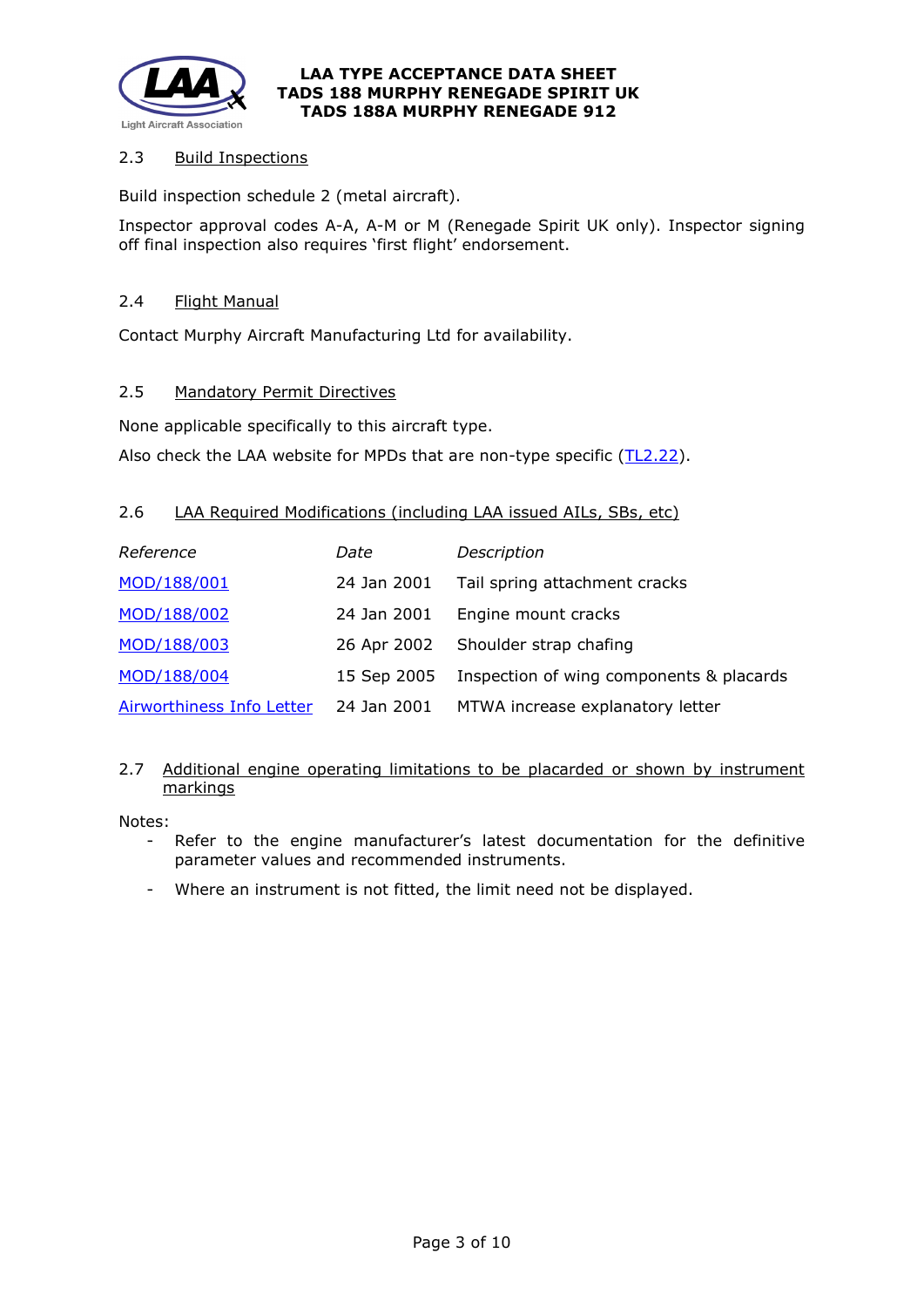

# 2.8 Control surface deflections

| Ailerons     | Up    | $20^{\circ}$ |
|--------------|-------|--------------|
|              | Down  | $15^{\circ}$ |
|              | Up    | 25°          |
| Elevators    | Down  | 25°          |
| Elevator tab | Up    | $20^{\circ}$ |
|              | Down  | $15^{\circ}$ |
| Rudder       | Left  | 25°          |
|              | Right | 25°          |

#### 2.9 Operating Limitations and Placards

Note that the wording on an individual aircraft's Operating Limitations document takes precedence, if different.

Due to the many variations of category, engines and propellers the following are examples for information purposes only.

#### Microlight Versions

Renegade Spirit UK (Rotax 532/582, GSC 2 blade or GSC Tech 3 blade)

- 1. Maximum number of occupants authorised to be carried: Two
- 2. The aircraft must be operated in compliance with the following operating limitations, which shall be displayed in the cockpit by means of placards or instrument markings:
	- 2.1 Aerobatic Limitations Aerobatic manoeuvres are prohibited. Intentional spinning is prohibited.
	- 2.2 Loading Limitations Maximum Total Weight Authorised: 390 kg (860 lbs) CG Range: 7.96" to 18.84" aft of datum Datum Point is: The centreline of the main landing gear axle
	- 2.3 Engine Limitation: Maximum Engine RPM: 6500
	- 2.4 Airspeed Limitations Maximum Indicated Airspeed ( $V_{NE}$ ): 120 mph
	- 2.5 Other Limitations The aircraft shall be flown by day and under Visual Flight Rules only. Smoking in the aircraft is prohibited.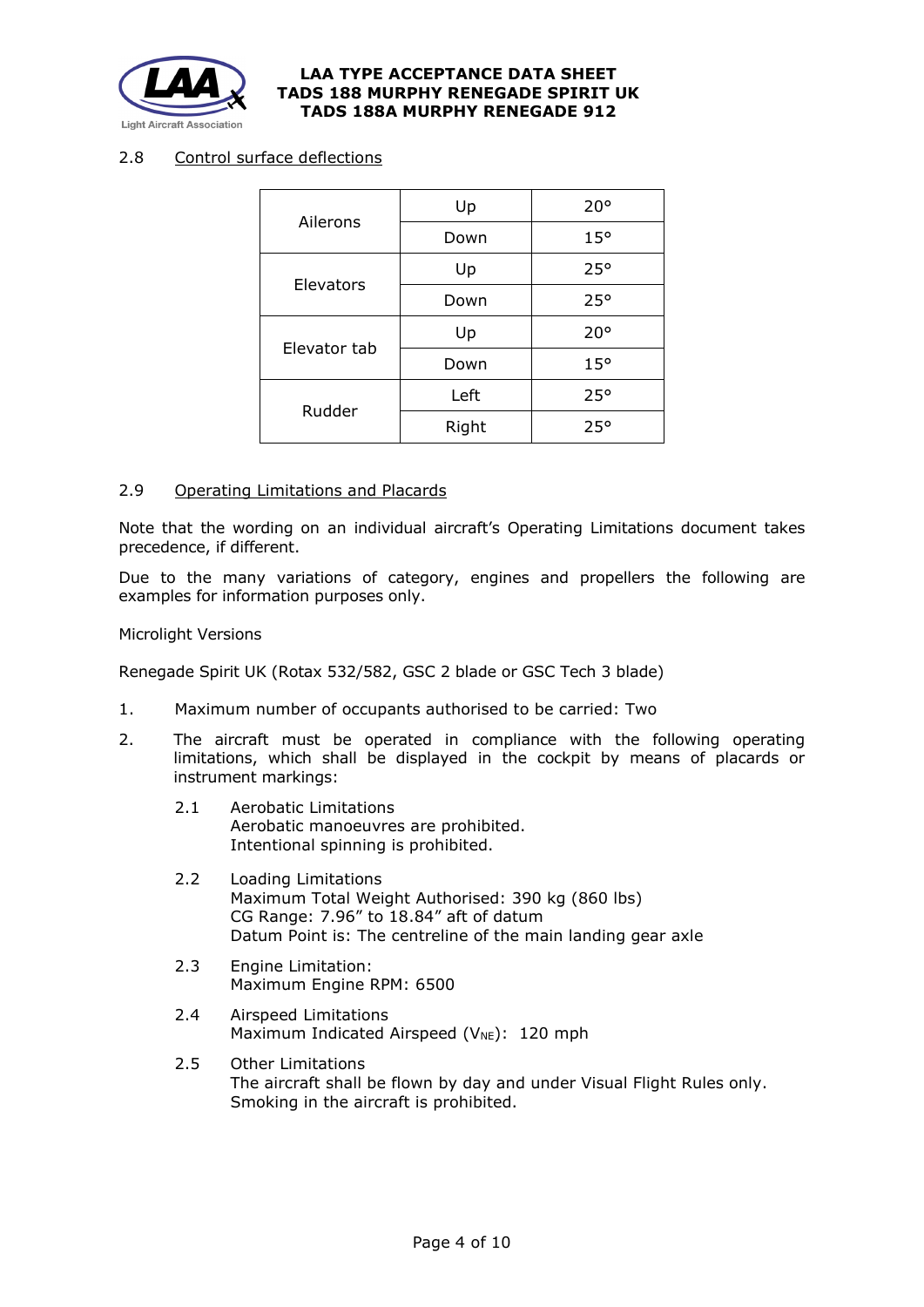

## Additional Placards:

"Occupant Warning - This Aircraft has not been Certificated to an International Requirement"

A fireproof identification plate must be fitted to fuselage, engraved or stamped with aircraft's registration letters.

Renegade Spirit UK (Jabiru 2200A, Lodge CJL 150 60" x 32")

- 1. Maximum number of occupants authorised to be carried: One
- 2. The aircraft must be operated in compliance with the following operating limitations, which shall be displayed in the cockpit by means of placards or instrument markings:
	- 2.1 Aerobatic Limitations Aerobatic manoeuvres are prohibited. Intentional spinning is prohibited.
	- 2.2 Loading Limitations Maximum Total Weight Authorised: 390 kg (860 lbs) CG Range: 7.96" to 12.0" aft of datum Datum Point is: The centreline of the main landing gear axle
	- 2.4 Engine Limitation: Maximum Engine RPM: 3300
	- 2.4 Airspeed Limitations Maximum Indicated Airspeed (V<sub>NE</sub>): 120 mph
	- 2.5 Other Limitations The aircraft shall be flown by day and under Visual Flight Rules only. Smoking in the aircraft is prohibited.

Additional Placards:

"Occupant Warning - This Aircraft has not been Certificated to an International Requirement"

A fireproof identification plate must be fitted to fuselage, engraved or stamped with aircraft's registration letters.

Renegade Spirit UK (BMW RT1200, Ecoprop 174L130/3)

Maximum number of occupants authorised to be carried: One

- 2. The aircraft must be operated in compliance with the following operating limitations, which shall be displayed in the cockpit by means of placards or instrument markings:
	- 2.1 Aerobatic Limitations Aerobatic manoeuvres are prohibited. Intentional spinning is prohibited.
	- 2.2 Loading Limitations Maximum Total Weight Authorised: 390 kg (860 lbs)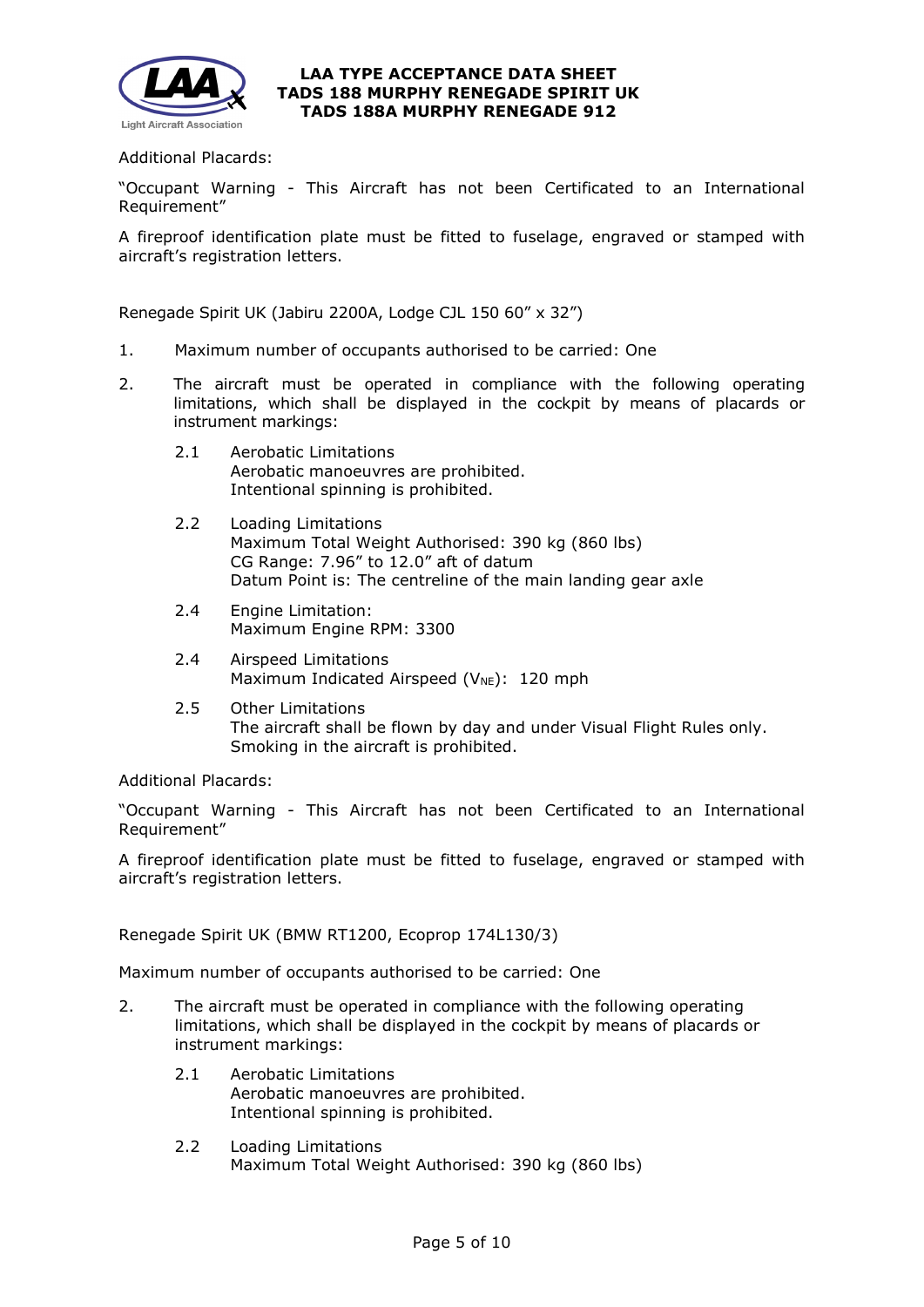

CG Range: 7.96" to 18.84" aft of datum Datum Point is: The centre line of the main landing gear axle

- 2.3 Engine Limitations: Maximum Engine RPM: 7000 Oil Pressure: Maximum 9 Bar, Minimum 2.5 Bar
- 2.4 Airspeed Limitations Maximum Indicated Airspeed (VNE): 120 mph
- 2.5 Other Limitations The aircraft shall be flown by day and under Visual Flight Rules only. Smoking in the aircraft is prohibited.

Additional Placards:

"Occupant Warning - This Aircraft has not been Certificated to an International Requirement"

A fireproof identification plate must be fitted to fuselage, engraved or stamped with aircraft's registration letters.

SEP ('Group A') Versions

Renegade Spirit UK (Rotax 582, Newton 65" x 41"/GSC tech III 68" x 38")

1. Maximum number of occupants authorised to be carried: Two

2. The aircraft must be operated in compliance with the following operating limitations, which shall be displayed in the cockpit by means of placards or instrument markings:

- 2.1 Aerobatic Limitations Aerobatic manoeuvres are prohibited. Intentional spinning is prohibited.
- 2.2 Loading Limitations Maximum Total Weight Authorised: 415 kg (915 lbs) CG Range: 7.96" to 18.84" aft of datum Datum Point is: The centreline of the main landing gear axle
- 2.3 Engine Limitations: Maximum Engine RPM: 6500
- 2.4 Airspeed Limitations Maximum Indicated Airspeed (VNE): 120 mph
- 2.5 Other Limitations The aircraft shall be flown by day and under Visual Flight Rules only. Smoking in the aircraft is prohibited.

Additional Placards:

"Occupant Warning - This Aircraft has not been Certificated to an International Requirement"

A fireproof identification plate must be fitted to fuselage, engraved or stamped with aircraft's registration letters.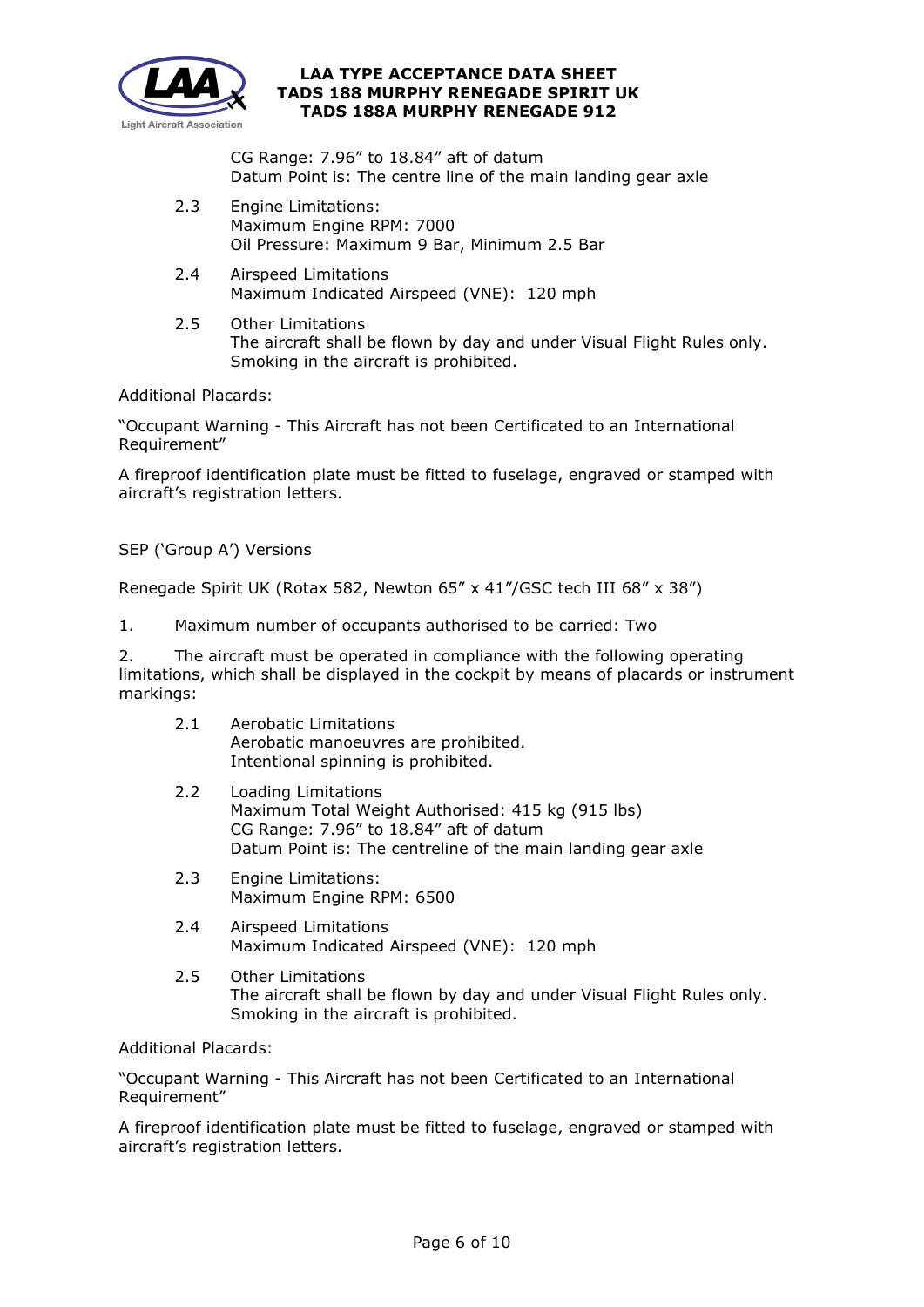

Renegade 912 (Rotax 912, Newton 68" x 46")

1. Maximum number of occupants authorised to be carried: Two

2. The aircraft must be operated in compliance with the following operating limitations, which shall be displayed in the cockpit by means of placards or instrument markings:

- 2.1 Aerobatic Limitations Aerobatic manoeuvres are prohibited. Intentional spinning is prohibited.
- 2.2 Loading Limitations Maximum Total Weight Authorised: 476 kg (1049 lbs) CG Range: 7.96" to 18.84" aft of datum Datum Point is: The centreline of the main landing gear axle
- 2.3 Engine Limitations: Maximum Engine RPM: 5800 Maximum Continuous RPM: 5500
- 2.4 Airspeed Limitations Maximum Indicated Airspeed (VNE): 120 mph
- 2.5 Other Limitations The aircraft shall be flown by day and under Visual Flight Rules only. Smoking in the aircraft is prohibited.

Additional Placards:

"Occupant Warning - This Aircraft has not been Certificated to an International Requirement"

A fireproof identification plate must be fitted to fuselage, engraved or stamped with aircraft's registration letters.

Renegade Spirit UK (Jabiru, Newton 62" x 34")

- 1. Maximum number of occupants authorised to be carried: Two
- 2. The aircraft must be operated in compliance with the following operating limitations, which shall be displayed in the cockpit by means of placards or instrument markings:
	- 2.1 Aerobatic Limitations Aerobatic manoeuvres are prohibited. Intentional spinning is prohibited.
	- 2.2 Loading Limitations Maximum Total Weight Authorised: 415 kg (915 lbs) CG Range: 7.96" to 18.84" aft of datum Datum Point is: The centreline of the main landing gear axle
	- 2.3 Engine Limitations: Maximum Engine RPM: 3300
	- 2.4 Airspeed Limitations Maximum Indicated Airspeed (VNE): 120 mph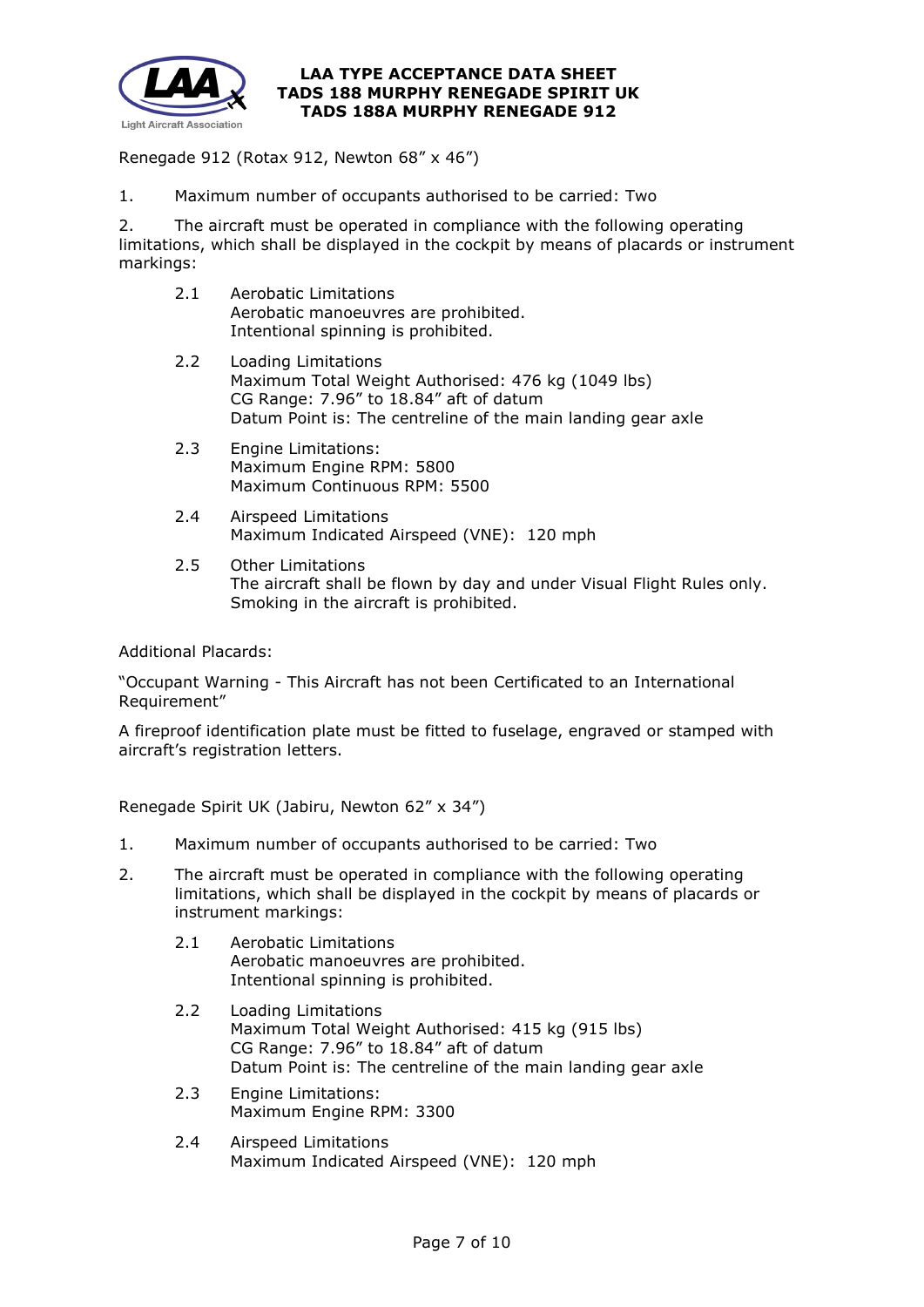

2.5 Other Limitations

The aircraft shall be flown by day and under Visual Flight Rules only. Smoking in the aircraft is prohibited.

Additional Placards:

"Occupant Warning - This Aircraft has not been Certificated to an International Requirement"

A fireproof identification plate must be fitted to fuselage, engraved or stamped with aircraft's registration letters.

Renegade Spirit F30 (Hirth F30, Warp Drive 3 blade)

1. Maximum number of occupants authorised to be carried: Two

2. The aircraft must be operated in compliance with the following operating limitations, which shall be displayed in the cockpit by means of placards or instrument markings:

- 2.1 Aerobatic Limitations Aerobatic manoeuvres are prohibited. Intentional spinning is prohibited.
- 2.2 Loading Limitations Maximum Total Weight Authorised: 420 kg (926 lbs) CG Range: 7.96" to 18.84" aft of datum Datum Point is: The centreline of the main landing gear axle
- 2.3 Engine Limitations: Maximum Engine RPM: 5500 Maximum continuous engine RPM: 5000
- 2.4 Airspeed Limitations Maximum Indicated Airspeed (VNE): 120 mph
- 2.5 Other Limitations The aircraft shall be flown by day and under Visual Flight Rules only. Smoking in the aircraft is prohibited.

Additional Placards:

"Occupant Warning - This Aircraft has not been Certificated to an International Requirement"

A fireproof identification plate must be fitted to fuselage, engraved or stamped with aircraft's registration letters.

# 2.10 Maximum permitted empty weight

A 'maximum permitted empty weight' is applicable to Renegade Spirits classed as microlights.

Further information on maximum permitted empty weights can be found in the following Technical Leaflets:

[TL 2.11: Placards, Labels and Registration Marks](http://www.lightaircraftassociation.co.uk/engineering/TechnicalLeaflets/Operating%20An%20Aircraft/TL%202.11%20Placards%20and%20Labels.pdf)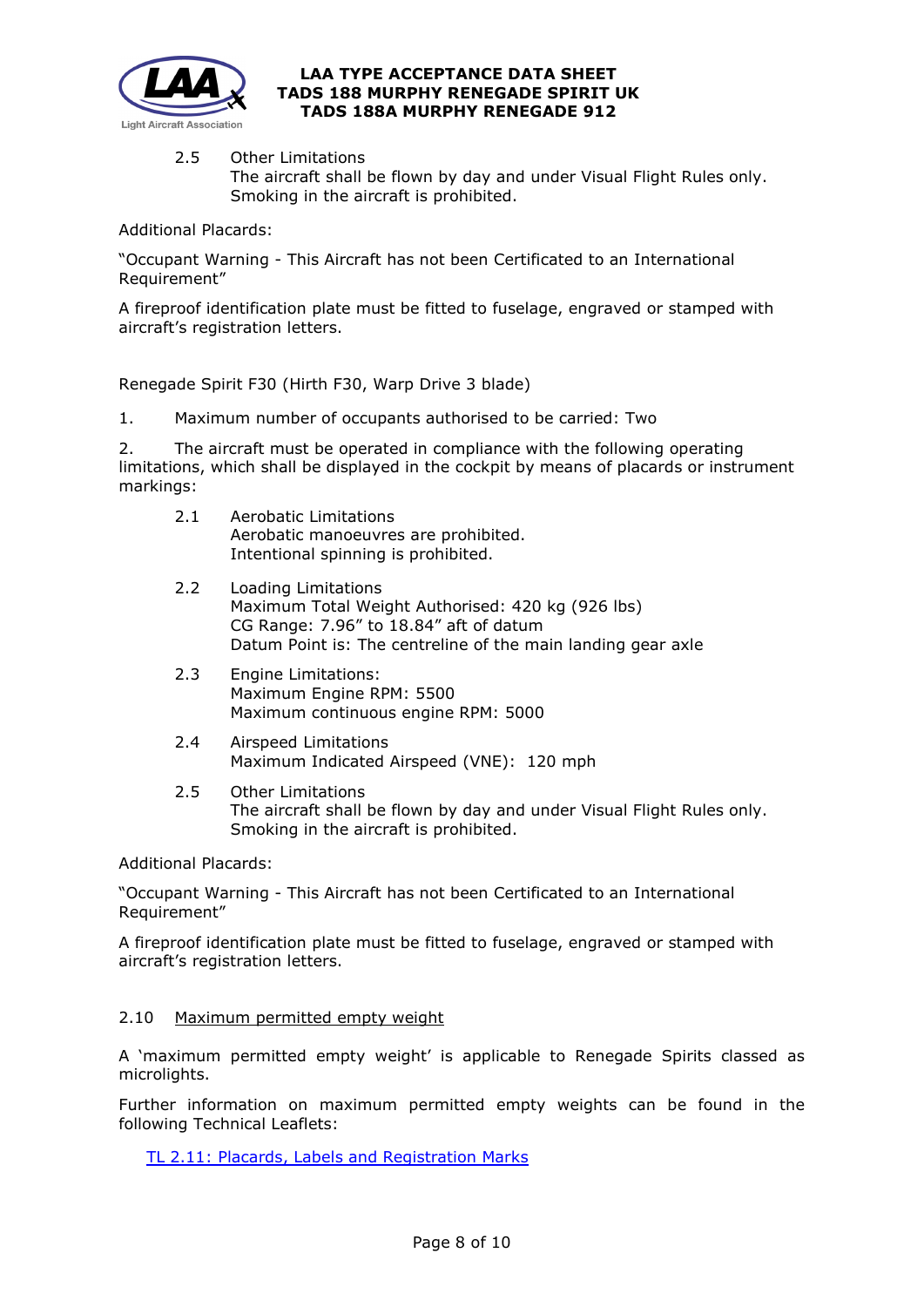

[TL 3.16: Guidance on Weight and Balance](http://www.lightaircraftassociation.co.uk/engineering/TechnicalLeaflets/Mods%20and%20Repairs/TL%203.16%20Weight%20and%20Balance%20Guidance%20Notes.pdf)

### **Section 3 – Advice to owners, operators and inspectors**

### 3.1 Maintenance Manual

A Maintenance Manual is available from Murphy Aircraft Manufacturing. Contact technical support at [murtech@murphyair.com.](mailto:murtech@murphyair.com)

### 3.2 Standard Options

There are no standard options.

#### 3.3 Manufacturer's Information (including Service Bulletins, Service Letters, etc)

In the absence of any over-riding LAA classification, inspections and modifications published by the manufacturer should be satisfied according to the recommendation of the manufacturer. It is the owner's responsibility to be aware of and supply such information to their Inspector.

| Reference                    | Date        | Description                         |
|------------------------------|-------------|-------------------------------------|
| <b>Advice Bulletin No 1</b>  | n/a         | Build advice, various               |
| <b>Advice Bulletin No 2</b>  | 16 Jan 1990 | Build clarification points, various |
| <b>Advice Bulletin No 2a</b> | 28 Nov 1990 | Preparation and painting            |
| <b>Advice Bulletin No 3</b>  | 25 Jan 1990 | Build clarification points, various |
| Safety Bulletin No 4         | 05 Mar 1990 | Spinner security                    |
| <b>Safety Bulletin No 5</b>  | 27 Mar 1990 | Engine over heating                 |
| Safety Bulletin No 6         | n/a         | <b>Build clarification</b>          |
| <b>Safety Bulletin No 7</b>  | 27 Jun 1990 | <b>Build clarification</b>          |
| <b>Safety Bulletin No 8</b>  | 23 Jul 1990 | <b>Build clarification</b>          |
| <b>Safety Bulletin No 9</b>  | 24 Aug 1990 | Build clarification & maintenance   |
| <b>Safety Bulletin No 10</b> | 16 Sep 1990 | <b>Build clarification</b>          |
| <b>Safety Bulletin No 11</b> | 08 Oct 1990 | Build clarification & operation     |
| <b>Safety Bulletin No 12</b> | 18 Feb 1991 | <b>Build clarification</b>          |
| <b>Safety Bulletin No 13</b> | 27 Mar 1991 | Build clarification                 |
| <b>Safety Bulletin No 14</b> | 01 May 1991 | <b>Build clarification</b>          |
| <b>Safety Bulletin No 15</b> | 28 May 1991 | Build clarification & maintenance   |
| <b>Safety Bulletin No 16</b> | 20 Oct 1991 | <b>Build clarification</b>          |
| <b>Safety Bulletin No 17</b> | 17 Dec 1991 | <b>Build clarification</b>          |